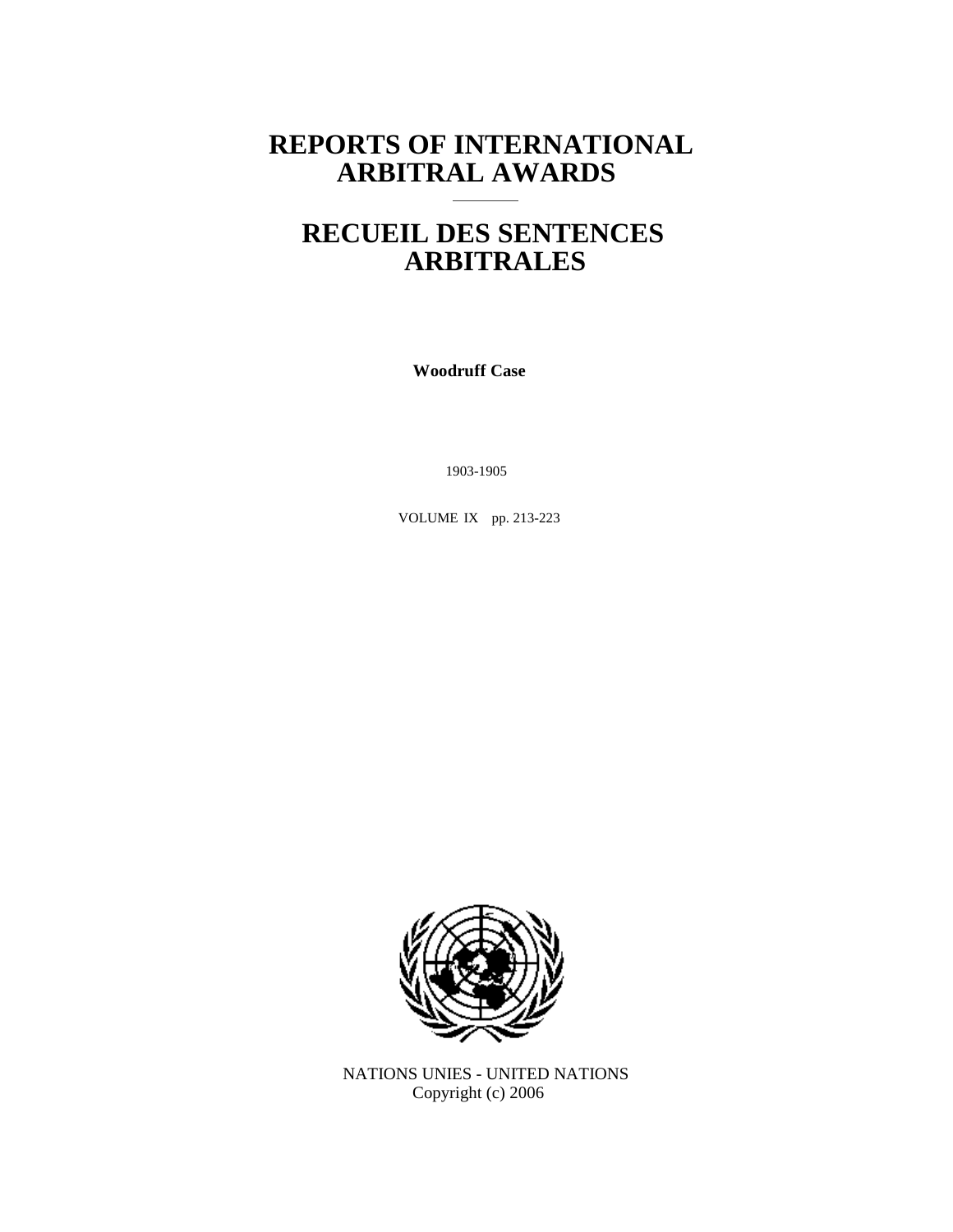Differences of opinion may possibly exist as to the political ethics which would justify a temporary ruler in paying his personal debts with national obligations; but certainly none can exist as to the legal proposition that a subsequent contract made in aid and furtherance of the execution of one infected with illegality partakes of its nature, resls upon an illegal consideration, and is equally in violation of the law. The opportune service rendered by Jarvis in 1849 in violation of law created no legal obligation on the part of Pâez, much less on the part of the Government of Venezuela. And a past consideration which did not raise an obligation at the time it was furnished will support no promise whatever.  $(3 \text{ Q.B.}, 234; \text{Harriman on Contracts}, 33; \text{Bou-}$ vier's Law Diet., title Consideration.)

Essentially the argument of claimants is that the bonds are specialties, importing a valid consideration, and that their issuance as the act of the Venezuelan Government is binding upon it. The claimants have endeavored to show that the power in virtue of which the bonds were issued was the medium through which the authority of the States was conveyed and by which it was bound. In this they have failed. So far as the claimants are concerned, the issuance of the Jarvis bonds was not the " act of the Venezuelan Government." It is doubtless true that the question whether the Pâez government was or was not the de facto government of Venezuela at the time the bonds were issued is one of fact. But the decision of the political department of the United States Government on November 19, 18G2, that there was no such conclusive evidence that the Pâez government was fully accepted and peacefully maintained by the people of Venezuela as to enlitle it to recognition must be accorded great weight as to the fact, *and is in any event conclusive upon its own citizens.* And certainly the evidence that the Pâez government was " submitted to by the great body of the people " was no stronger on April 14, 1863, when the Jarvis bonds were issued and, when as a matter of historical fact, it was encompassed by its enemies and tottering to its fall.

The language employed by Mr. Hassaurek in his opinion in the cases of the *Medea* and *Good Return* (3 Moore Int. Arb., 2739), decided by the United States and Ecuadorian Commission of 1865, may not inappropriately be quoted here. He says:

A party who asks for redress must present himself with clean hands. His cause of action must not be based on an offense against the very authority to whom he appeals for redress. It would be against all public morality and against the policy of all legislation if the United States should uphold or endeavor to enforce a claim founded on a violation of their own laws and treaties and on the perpetration of outrages committed by an American citizen against the subjects and commerce of friendly nations.  $*^{+}$  \* \* As the American Commissioner I could not sanction, uphold, and reward indirectly what the law of my country directly prohibits. \* \* \* He who engages in an expedition prohibited by the laws of his country must take the consequences. He may win or he may lose; but that is his own risk. He can not, in case of loss, seek indemnity through the instrumentality of the government against which he has offended.

The claim must be disallowed.

### WOODRI.FF CASE

(By the Umpire) :

A provision in a contract made with a nation to the effect that all doubts and controversies, arising by virtue of the contract, should be referred to the local courts of Venezuela and decided according toits laws, and that such doubts or controversies, as well as the decisions of the Venezuelan courts thereon, shall never be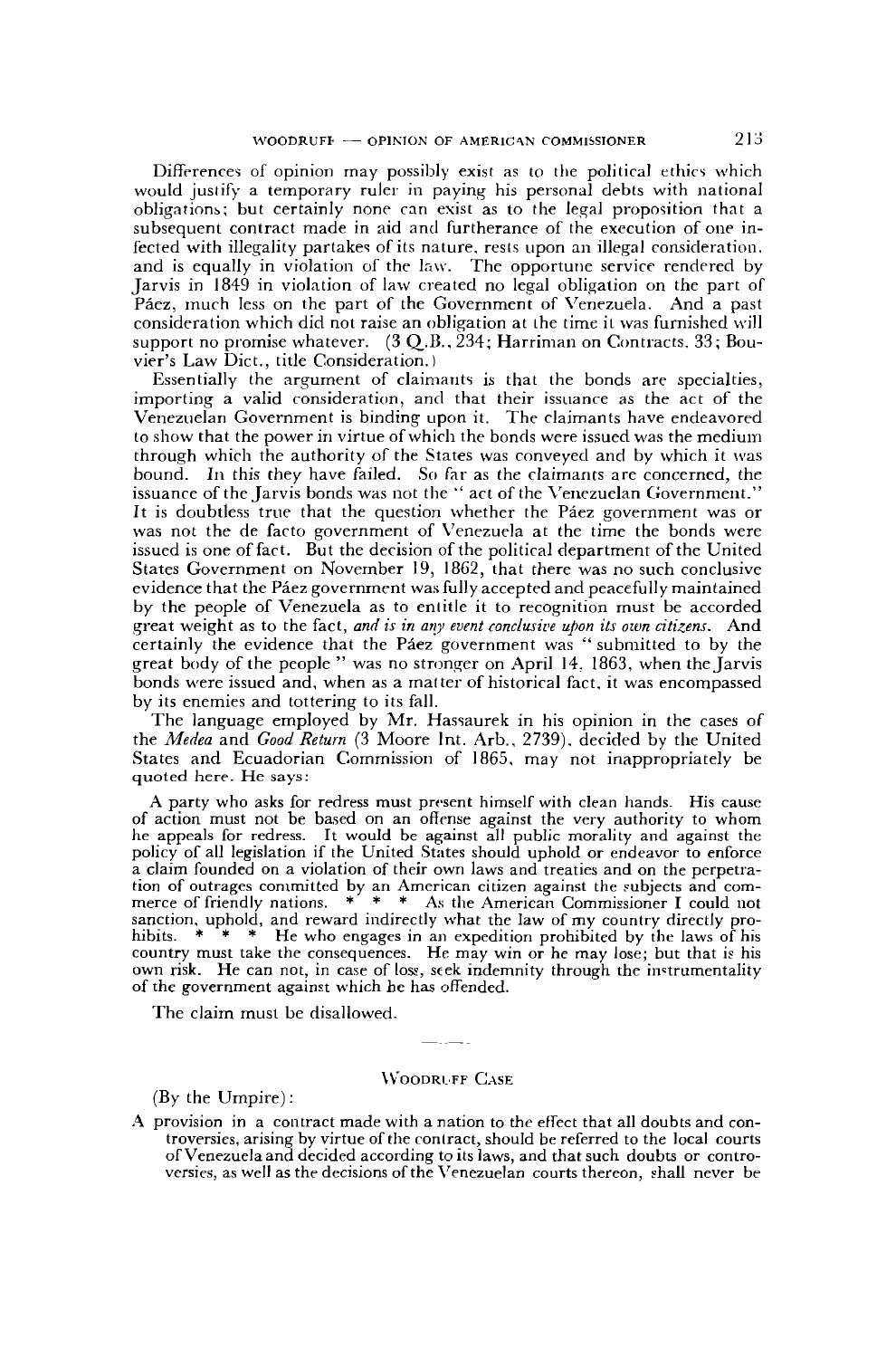made the subject of an international claim, is binding upon the party making such an agreement, and in the absence of a showing that resort was had to the Venezuelan courts for relief, and justice there unduly delayed or denied, the claim can not be considered by an international commission.

This, however, without prejudice to the rights of the claimant's own country to intervene internationally in the case of a denial or the undue delay in the administration of justice.

#### BAINBRIDGE, *Commissioner* (claim referred to umpire) :

On or about the 8th of January, 1859, the Government of Venezuela granted to José M. Rojas, Juan Marcano, John J. Flanagan and William Hatfield Clark a concession to build a railroad from Caracas to Petare, with the privilege of extending it to Guaranas and Guatire, and authorized the organization of a company or corporation for the purpose of building and equipping said road. Pursuant to this concession a company was organized in Caracas known as the " Compania del Ferrocarril del Este," or " Company of the Railway of the East," which corporation acquired and held all the rights, powers, privileges, and franchises granted or pertaining to the said line of railway from Caracas to Petare, and its extensions, theretofore held by the parties named in the original concession. The capital stock of the company was fixed at 400,000 pesos for that part of the line from Caracas to Petare, the company having the right to increase this amount in case the road was extended beyond the latter point. The Government of Venezuela was an original subscriber to the capital stock of the company, taking 500 shares and agreeing to pay therefor into the treasury of the company the sum of 50,000 pesos; one-half of said amount was to be paid when all the material for the building of the road should be delivered in Venezuela, and the other half thereof when the railroad should be completed to Petare and open to the public.

On July 10, 1860, a contract was entered into in Caracas by and between Flanagan. Bradley, Clark & Co., a copartnership, successors in interest to John J. Flanagan. William Hatfield Clark, and James F. Howell, of the one part, and José M. Rojas and Juan Marcano, of the other part, which provided:

ARTICLE 1. Flanagan, Bradley, Clark & Co. sell, assign, and transfer by these presents to the Eastern Railroad Company all the materials now in this country for the construction of the said railroad upon the following conditions :

ART. 2. The said Rojas, as president, and Juan Marcano, as treasurer of the Eastern Railroad Company, will issue to order of Flanagan, Bradley, Clark & Co. S 90,000, United States currency, in first-mortgage bonds, secured by a first mortgage on the said railroad and all the buildings, effects, and lands which may now or hereafter belong to the said company as per grant of the Government of Venezuela bearing date January 8, 1859.

Article 5 of the contract provided that within one month from its date Rojas and Marcano would deliver to Flanagan, Bradley. Clark & Co. \$ 55,000 of said bonds, whereupon said firm would deliver to Rojas and Marcano the invoices of all the materials for the building of the railroad.

Article 6 provided that whereas Flanagan, Bradley, Clark & Co. were indebted to Congreve & Son for a balance on the iron then in the hands of Boulton & Co., in La Guaira, if they did not settle said amount within ninety days from the date of the contract, Marcano was to pay said balance and hold as his own the remaining \$ 35,000 of bonds and apply the iron to the building of the road.

On the 24th of July, 1860, pursuant to said contract. José M. Rojas, as president, and Juan C. Marcano, as treasurer of the " Compania de Ferrocarril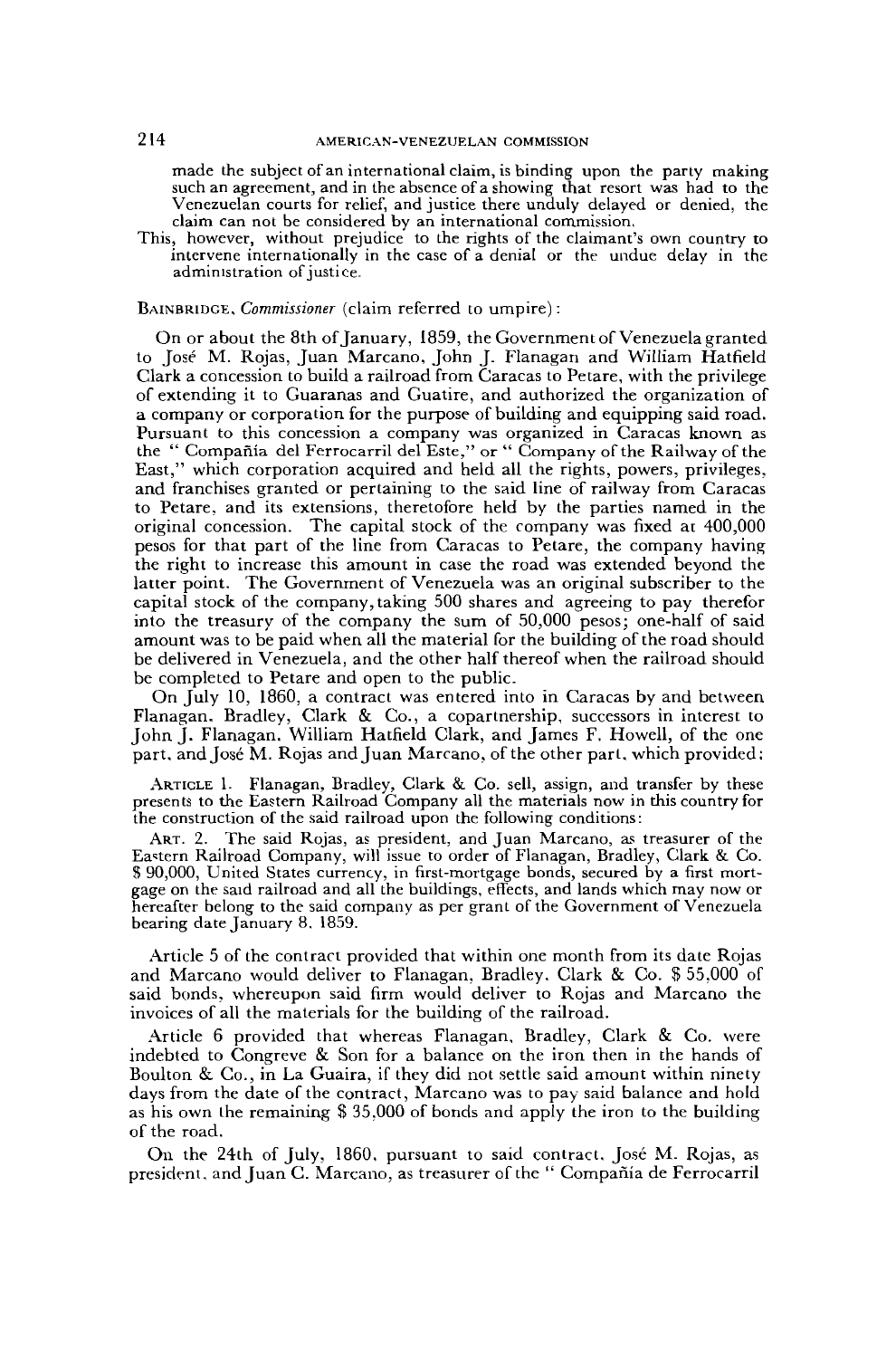del Este," executed a mortgage upon the railway, with all its buildings, cars, effects, tools, lands, and all that belonged or might thereafter belong to said company, to secure the bonds provided for in article 2 of the contract. This mortgage is declared to be the only mortgage on said property, and was registered on the date of its execution. On the same date the company issued 90 coupon bonds of S 1,000 each, United States currency, bearing 9 per cent interest. The bonds were in both Spanish and English and read as follows:

Republic de Venezuela Caracas (Sur America)  $Number \longrightarrow 81,000$ 

#### COMPAÑÍA DEL FERROCARRIL DEL ESTE

Eastern Railroad Company's first-mortgage 9 per cent coupon bond

This bond of one thousand dollars, United States currency, is one of a series of ninety of like tenor and date issued to Flanagan, Bradley, Clark and Company by the Eastern Railroad Company and payable to bearer at the office of said railroad company, in the city of Caracas, on presentation of the coupons as they become due, which represent the principal and interest, at nine per cent per annum, and become due:July 1,1862, S 323.33; July 1, 1863, £ 260.66; July 1, 1864, \$243.41 ; July 1, 1865, S 226.16, and July 1, 1866, S 208.92.

These bonds are secured by a first mortgage upon said Eastern Railroad from the city of Caracas to Petare and all its buildings, fixtures, equipments, appurtenances, and all the lands belonging to said railroad company as per grant from the Government of Venezuela in the original charter (about 3,500 fanegadas) and bearing even date herewith. If any one of the coupons become due and remains unpaid for ninety days the whole shall be due and collectable upon a wish of a majority of the bondholders.

El Presidente

José M. ROJAS

El Tesorero

J. C. MARCANO

#### (Coupons annexed after signatures.)

Of the 90 bonds thus issued 35 were held by Marcano as security for the debt due Congreve & Son for the iron rails, according to the provisions of article 6 of the contract. This left 55 bonds remaining, of which number only 46, according to the memorial, were delivered to Flanagan, Bradley, Clark & Co. The remaining 9 were retained by Rojas and Marcano. The memorialist alleges that he is the holder and owner for valuable consideration of 40 of said bonds and that he is entitled to claim the indemnity in respect of the other 6.

On the 19th of December, 1863, the Government of Venezuela acquired all the rights of the railroad company through a cession made to it by the company, and continued in the sole possession of the road until the 20th day of April, 1864, when the Government transferred the railroad and everything connected therewith to one Arthur Clark, a subject of Great Britain, said Clark agreeing to deliver into the treasury of Venezuela *\$* 80,000 in amount of legitimate public debt of the Government. Subsequently the contract with Clark was annulled or abrogated at the instance of the Government of Venezuela, and the control and dominion over said enterprise and over the property and franchises of the corporation were resumed by the Government.

This claim was presented to the Commission appointed under the treaty of 25 April, 1866. The Commission caused the papers to be returned to the United States legation, with the following indorsement thereon:

Dismissed this day from further consideration for want of the original bonds, or a legalized copy thereof not presented, and further documents equally required, but in no wise affected or invalidated by said action.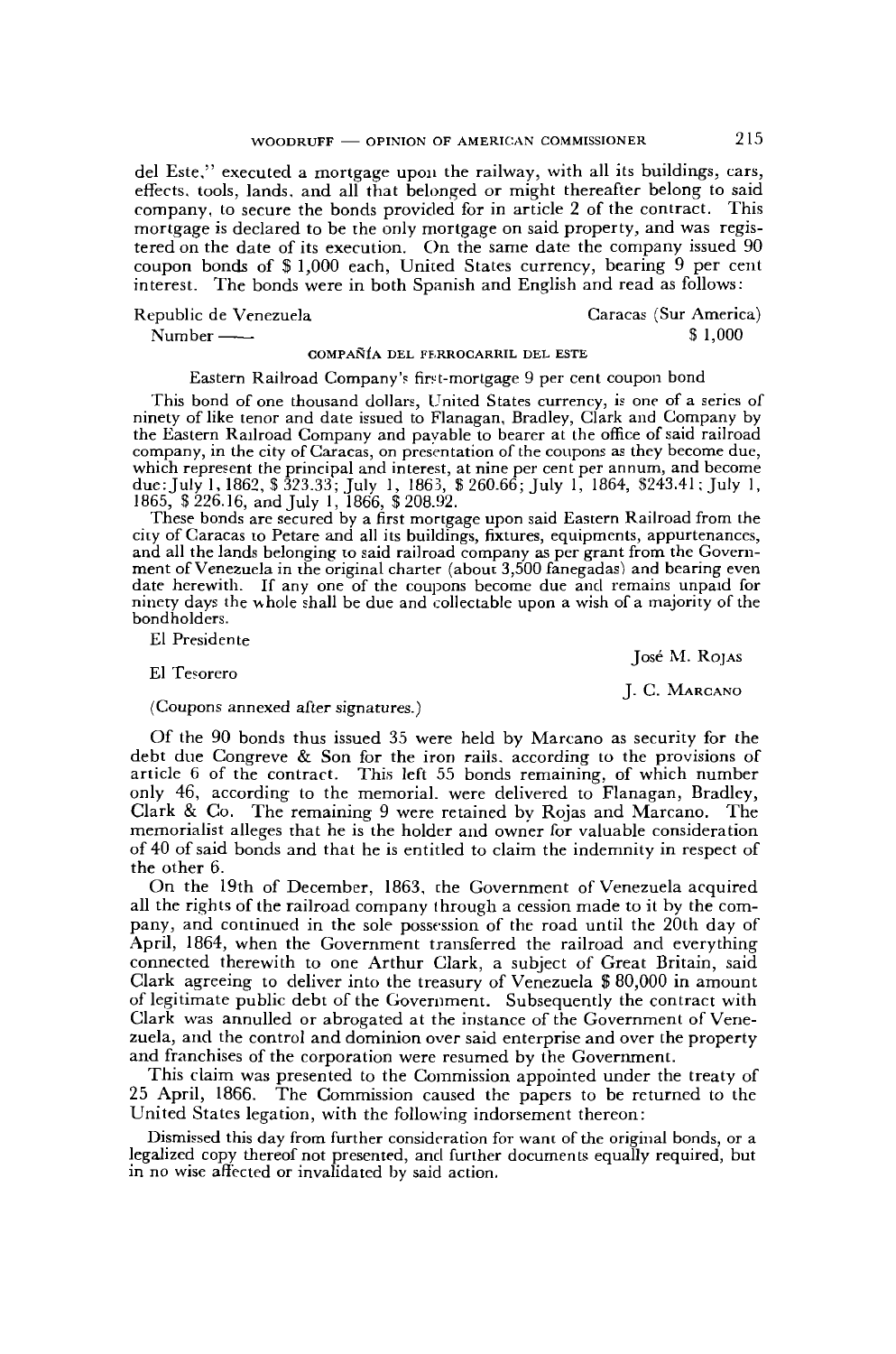The claim was also presented to the Commission appointed under the treaty of December 5. 1885; and this Commission upon consideration and in relation to the claim made upon its docket the following entry: " Dismissed without prejudice to other prosecution of the claim."

The learned counsel for Venezuela insists in his answer that this claim is res adjudicata. But this position can hardly be sustained in view of the fact that the first Commission expressly declared the claim was in no wise to be affected or invalidated by its action in dismissing the case; and that an examination of the grounds on which the second Commission based its dismissal shows that it was because the Commissioners were of the opinion that " the cause of action has been misconceived and proofs therefor not supplied that otherwise might have been forthcoming." The claim is clearly one owned by a citizen of the United States of America which has not been settled by diplomatic agreement or by arbitration, and hence within the jurisdiction of this Commission under the terms of Article I of the protocol.

Various legal technicalities have been and still are insisted upon in relation both to the presentation and the defense of the claim. It is not deemed necessary to review these here. Substantially the facts are that Flanagan, Bradley, Clark & Co. sold, assigned, and transferred to the Eastern Railroad Company all the materials for the construction of said railroad which they had bought or contracted for and brought to Venezuela with which to build the road. In consideration thereof Rojas and Marcano. acting for the Eastern Railroad Company, issued to Flanagan. Bradley, Clark & Co. the 90 bonds of \$1,000 each. payable to bearer, and as security for the same executed a mortgage on the property thus sold and also on all other property of the railroad company. Of the 90 bonds thus issued only 46 were actually delivered to Flanagan, Bradley, Clark & Co., and these 46 bonds undoubtedly represent the estimated value of the property owned by that firm and sold in the manner indicated to the railroad company. Besides the 660 tons of iron rails, for which they owed Congreve & Son and on account of which debt 35 of the bonds were retained by the company, the property delivered by said firm to the company consisted of a locomotive weighing 18 tons, a first-class passenger car. a second-class passenger car, 6 box cars, 4 platform cars, and a hand car.

This was in 1860. Three years later the railroad company transferred to the Government all the property, rights, privileges, and franchises of the company, and on April 20, 1864, the Government as " sole owner of the enterprise of the Railroad of the East," transferred to Arthur Clark all appertaining to the road, and in consideration thereof Clark agreed to deliver to the minister of the treasury of Venezuela within six months 80,000 and odd dollars of the legitimate debt of the Government.

It is a fact not without significance that the amount of " legitimate debt of Venezuela " agreed to be paid to the Government by Clark corresponds with the estimated valuation of the railway material represented by the outstanding bonds, deducting the 9 bonds which appear to have been retained by Rojas and Marcano out of the 90 issued. It would seem not an unfair inference that Venezuela recognized an obligation as to the bonds or as to the material which the bonds represented, and that the conveyance to Clark was subject to his obtaining the outstanding bonds and delivering them to the Venezuelan Treasury. Clark indeed made an offer of *£* 3,500 for the bonds through the Venezuelan consul in London on September 16. 1864, to John Bradley. The consul, Mr. Hemming, says:

To enable him to do this (i. e., carry on die Eastern Railway), the Government have to take up the bonds held by you, and to facilitate matters so that they may at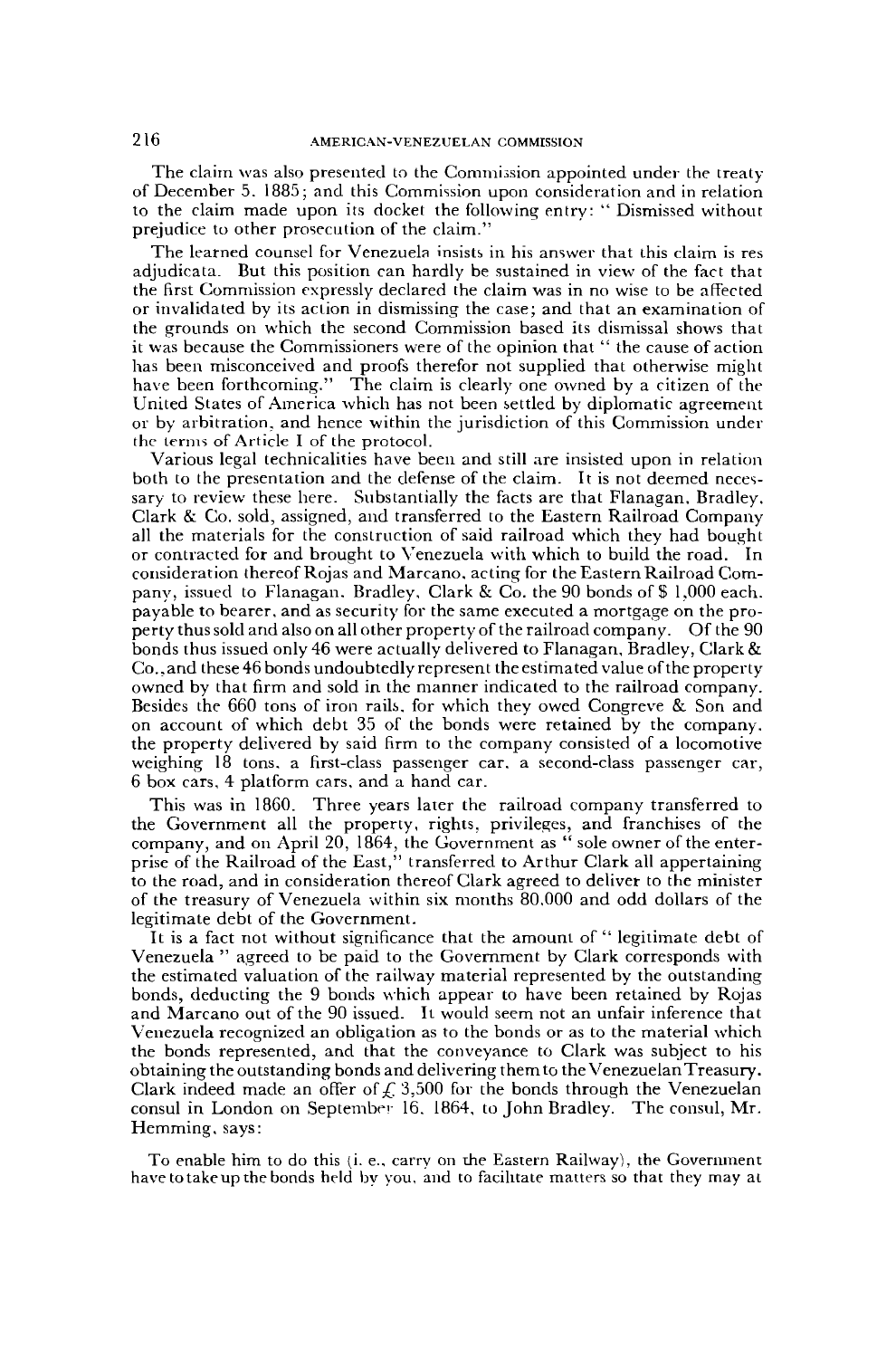once begin the work, Mr. Clark authorized me to offer you  $\ell$  3,500 sterling for all the bonds in question.

But Clark failed to comply with his contract with Venezuela and it appears to have been afterwards annulled and the property reverted to the Government.

The Government paid Congreve & Son for the rails the sum of 19,264.39 pesos, and the company, on December 19. 1863, turned over the 35 bonds retained on that account to the Government. Liability for the other property delivered by Flanagan, Bradley, Clark & Co. and represented by the  $\overline{46}$  bonds outstanding rested upon the same basis, namely, that Venezuela received the property, but no arrangement as to this property was made with the holders of the bonds and, as shown, the conlract with Clark was abrogated.

It is true the bonds were secured by the mortgage given by the railroad company, but the bonds are the real indicia of the indebtedness. The Government after December 19, 1863, held the mortgaged property and the claimant elected to rely upon the responsibility of the Government instead of on the security. This he had a perfect right to do.

I am of opinion that an award should be made in this claim in accordance with the foregoing views. As to interest, the legal rate only should be allowed after the bonds had matured.

#### PAÚL. Commissioner (claim referred to umpire):

Henry Woodruff claims from the Government of Venezuela the payment of the value of 46 bonds, representing the sum of S 46,000, issued by a corporation called "' Railway of the East,'' which originated from a concession granted by the Government of Venezuela on January 10. 1859, in favor of Messrs. Juan Marcano, José Maria Rojas, and Flanagan and Clark, and also claims the interest on said bonds at 9 per cent per annum, from July 24, 1860, amounting to \$ 176,182.42, making a total sum of S 222.182.42.

The same claim for the amount represented by the bonds and interest thereon was presented by Woodruff, consecutively to the two mixed commissions created by the conventions agreed upon between Venezuela and the United States of America on April 25. 1866, and December 5, 1885. Both commissions dismissed Mr. Woodruff's claim for want of sufficient proofs in which the responsibility of the Government of Venezuela could be found, but without prejudice for the claimant to prosecule other actions in protection of his rights. This decision, in neither of the two cases, recognized for its cause the lacking of jurisdiction of both commissions to examine and decide upon the claim presented, although Mr. Findlay. Commissioner on the part of the United States, was of the opinion that the Commission of 1889 was lacking in jurisdiction in this case, for reasons mentioned in his opinion, in which he decided that the claim should be disallowed. He states, in his separate decision, the merits of the case as follows:

As far as these claims (Henry Woodruff and Flanagan. Bradley, Clark & Co., Nos. 20 and 25j are based upon a breach of contract or upon bonds issued m furtherance of the enterprise, we are of opinion that the claimants, by their own voluntary waiver, have disabled themselves from invoking the jurisdiction of this Commission, and for that reason, as well as that the cause of action has been misconceived, and proofs therefore not supplied that otherwise might have been forthcoming, we will disallow the claims and dismiss the petitions without prejudice.<sup>1</sup>

Consequently, by a vote of the majority of the members of the Commission of 1890. charged with the revision of the awards of the Mixed Commission of

<sup>1</sup> Opinions American - Venezuelan Claims Commission, 1890, p. 450.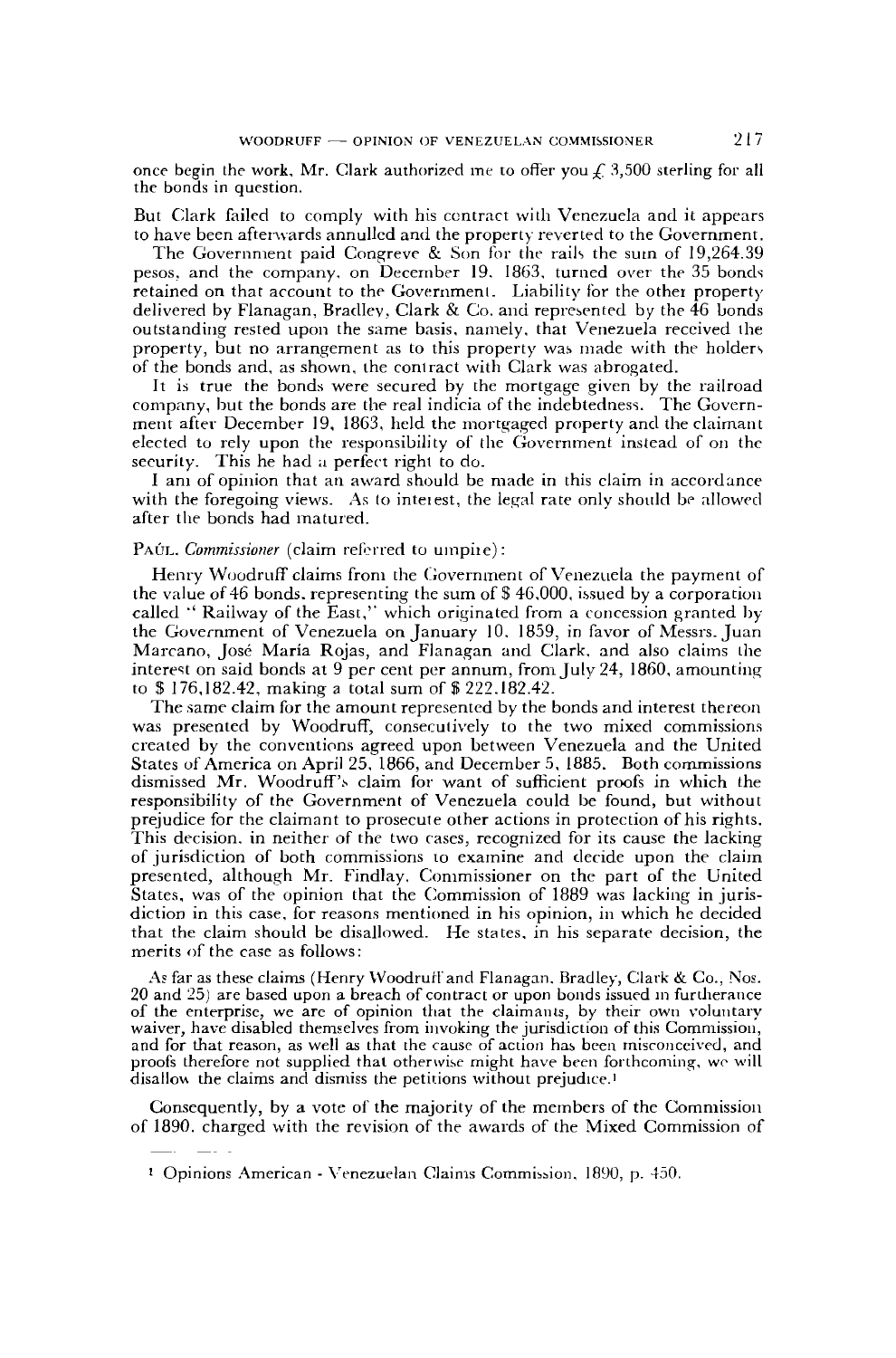1867 that dismissed the claims of Woodruff and Flanagan, Bradley, Clark & Co., both claims were dismissed anew.

The protocol signed at Washington the 17th day of February, of this year, which created the present Commission, establishes in the first article its jurisdiction, limiting the same to the claims owned by citizens of the United States of America against the Republic of Venezuela that have not been settled by diplomatic arrangement or by arbitration between the two Governments; and that are presented through the Department of State or through the United States legation at Caracas. Two requisites are thus necessary for this Commission to examine and decide on a claim owned by an American citizen: First. That it had not been settled by diplomatic arrangement or by arbitration between the two Governments; and. second, that it be presented through the Department of State of the United States or through its legation at Caracas.

What is understood by a claim having been settled or not by arbitration between the two Governments? In my opinion a claim that has been the object of an arbitration between the two Governments and which has been disallowed by a judgment of the arbitral commission charged with its examination, not having found merits enough on which an award against the Government of Venezuela could be founded, has been settled. In no other way could the object of these international commissions be considered as reached, and which object is to decide in a definite manner the disputes arising between the citizens of one of the two countries against the other, causing trouble and complaints in the political relations of both countries. For these reasons treaties and conventions are made and signed, giving exceptional faculties to mixed courts composed of judges appointed by the high contracting parties, and in such virtue the convention made between Venezuela and the United States on the 25th of April, 1866, distinctly contains in its article 5 the following stipulation:

The decisions of this Commission and those (in case there may be any) of the umpire, shall be final and conclusive as to all pending claims at the date of their installation. Claims which shall not be presented within the twelve months herein prescribed, will be disregarded by both Governments, and considered invalid.<sup>1</sup>

And by article 11 of the convention between the same Governments, of December 5, 1885, which had for its object the revision of the awards of the previous commission, and to examine and decide on all claims owned by corporations, companies, or individuals, citizens of the United States, against the Government of Venezuela, which may have been presented to their Government or legation in Caracas before the 1st of August, 1868, it was agreed that " the decisions of the Commission organized under this present convention shall be final and conclusive as to all claims presented or proper to be presented to the former Mixed Commission."

The explanation given by the Commission of 1890, in the dismissal of the Woodruff claim, that it was so dismissed without prejudice of other actions of the claimant, does not mean that it was left pending between the two Governments. If this meaning should be given to the mentioned decision it would be contrary to the intended object of the Mixed Commission, which special object was to finally settle all the pending claims of corporations, companies, or individuals, citizens of the United States, against the Government of Venezuela.

As it has already been said, the Woodruff claim was not the object of a declaration of lack of jurisdiction by any of the two commissions, but of lack

<sup>1</sup> Treaties and Conventions between the U.S. and Other Powers, 1776-1887, p. 1143.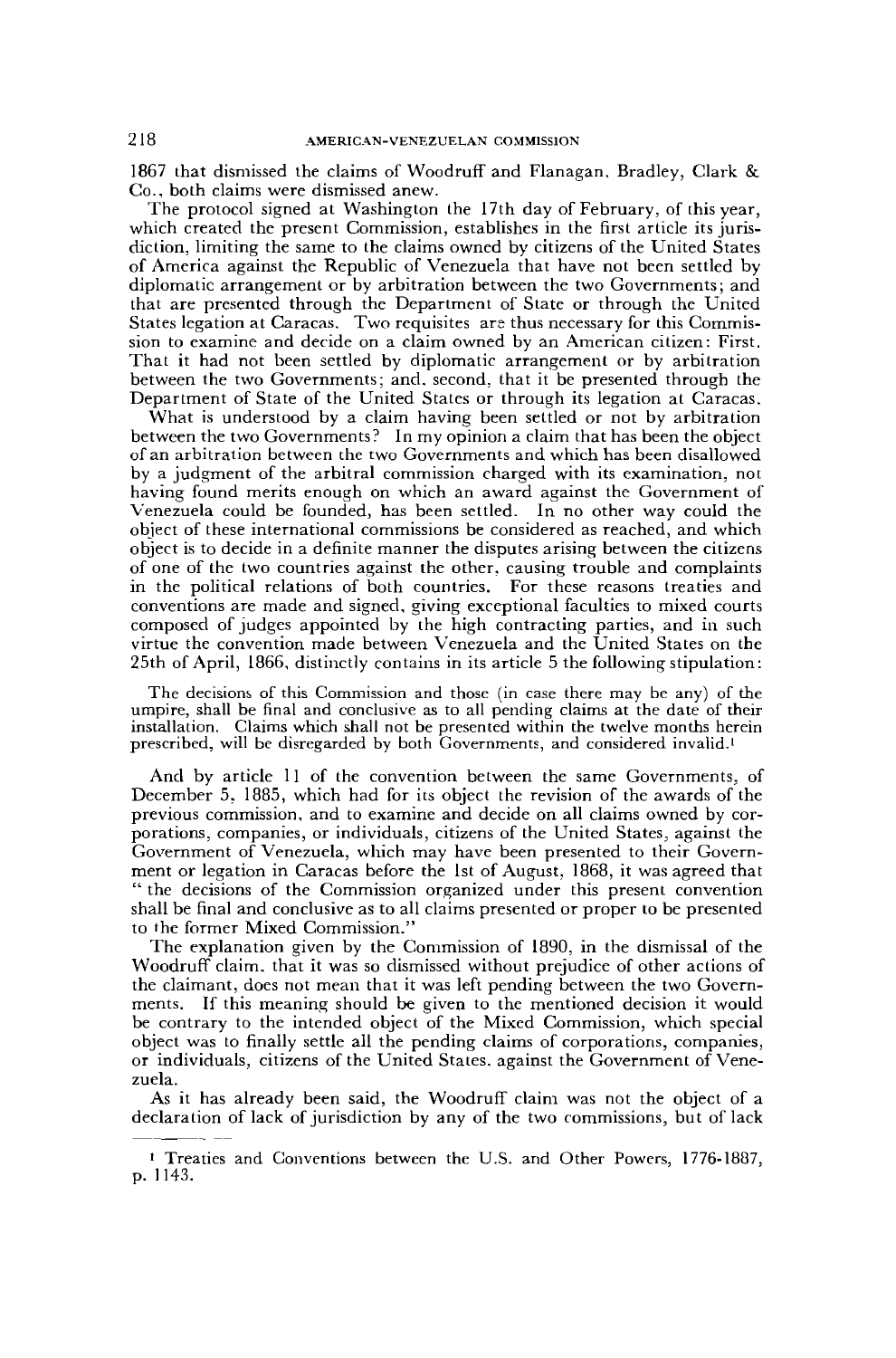of any foundation that could justify it, and to pretend now that the present Commission should examine anew the same claim for demand of payment from the Venezuelan Government of the nominal value of the same bonds issued by the " Eastern Railway Company " and the interest thereon, changing only the reasons or motives in which the claimant pretends to base the responsibility of the Government of Venezuela, trying to make that responsibility arise from facts and circumstances that were known to the claimant at the time he presented it to the two previous mixed commissions, it would be to consent in the indefinite duration of the claims, as there would not be one claimant that, having had his claim disallowed, could not present it anew, making-new arguments on facts not mentioned in the previous trials. Such action would completely destroy the high mission of the arbitration courts, specially in the international disputes that from their nature require the greatest efficiency in the stability of the judgments and their definite settlement.

The Commissioner for Venezuela does not consider as indispensable, after what has been said, to make a study of the new foundation on which Mr. Woodruff bases the same claim presented for the first time against the Government of Venezuela, to the Commission of 1867, thirty-five years ago. The appreciation of the merits of the new arguments has been already made with a high spirit of equity and with a learned criticism by the Hon. Mr. Findlay, Commissioner for the United States in 1890, in his opinion on this case. I have only to add that the claimant has not presented the proof of any new fact that could in any way change the estimation made by the Commission of 1890, and which caused the dismissal of the claim; on the contrary, this Commission has had occasion to examine the documents existing at the department of fomento, in which is found the decision of the meeting of the shareholders of the Eastern Railway Company, dated at Caracas, on December 19, 1863, and by which said railway was surrendered to the Venezuelan Government, and I have not found in that decision any data showing that said Government did directly accept the responsibility for the payment of the bonds issued by said corporation in favor of the first contractors of the works, that were also the grantees of the same and subscribers for the larger part of the shares. I have also perused the communication addressed on September 14. 1865, by said Henry Woodruff to the secretary of foreign affairs, in which he says:

I have been informed by the Government that my right on the lands, iron rails, fixed effects, and road materials was perfect and indisputable, and it is so by the mortgage of security. Not having the conditions of the mortgage complied with, I have, consequently, perfect right to the ownership of the property. Will the Government now consent so that all things included in the mortgage, after due notice, be sold at public auction to the best bidder and the proceeds applied to the payment of the bonds? I only ask for the consent to exercise a right that has not only been acknowledged by the Government, but insisted on its exercise when they acted against third party. When the interested parties are perfectly in accord in the acknowledgment of the rights, it would not only be insane but an offense to incur the necessary delay and expenses for the judicial foreclosure of a mortgage.

Mr. Woodruff well knew in 1866 his right on the mortgage that secured the payment of the bonds, and he made no use of that right in the subsequent years, though the Government of Venezuela presented no difficulty for the enforcing of such right through the courts. He abandoned the property that was given him as security, and knowing all the particulars in reference to the bonds, he presented his claim to the Commission of 1867, pretending to base the responsibility of the Government of Venezuela on a breach of contract, and alleged a lack of documents that he affirmed were in the possession of the Government of Venezuela, while it appears, from the above-mentioned records.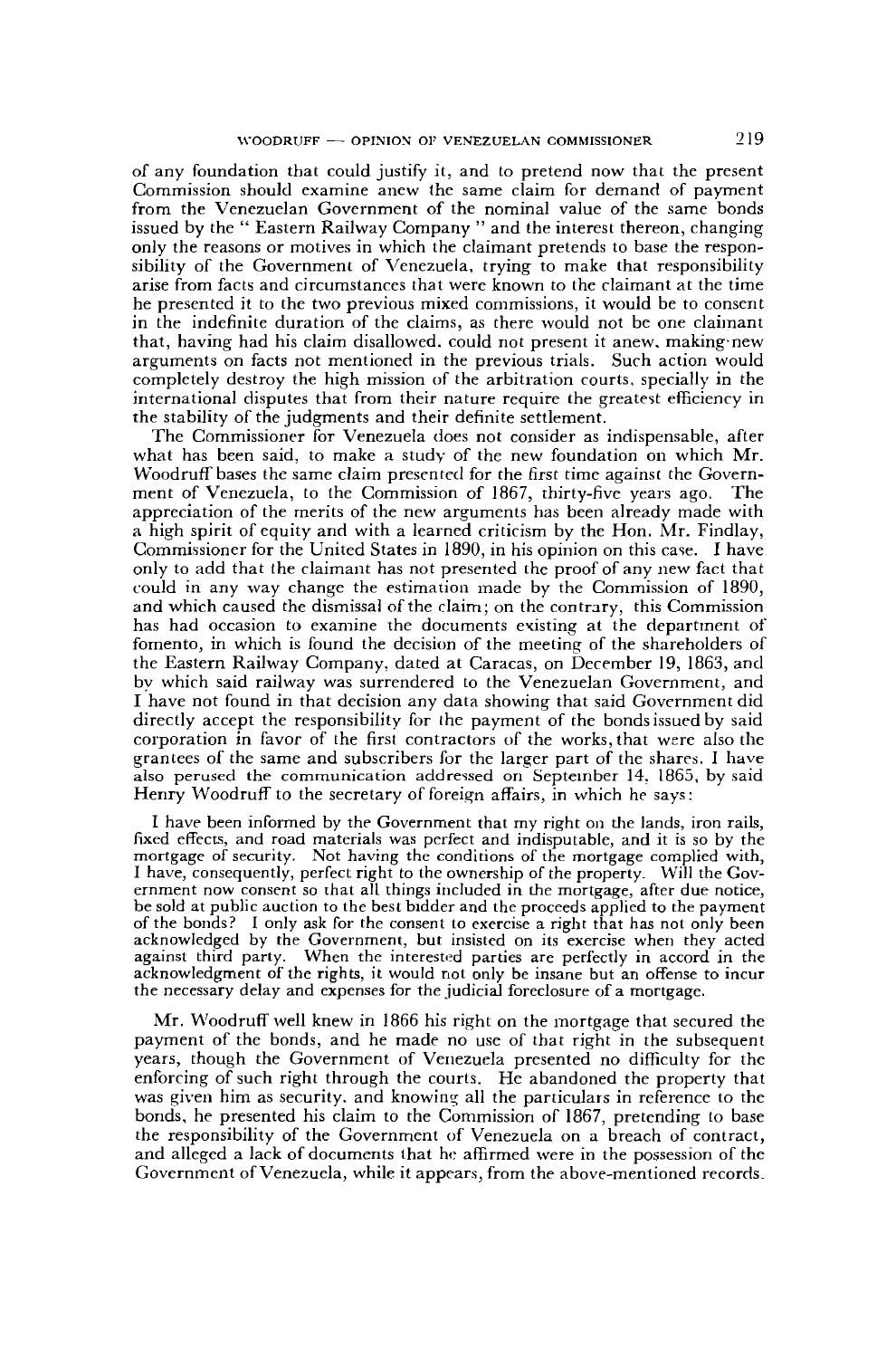that on October 8. 1864. Mr. Woodruff asked for copies of the deed by which Messrs. J. M. Rojas and Juan Marcano made a cession of the enterprise to the Government, and of the inventory of the railway made in consequence of said cession. The opinion of Mr. Findlay could be quoted here: " We see no reason why immediate and effective proceedings might not have been taken to foreclose or sell the road under the mortgage, which contained full power of sale."

Instead of taking this advice or resorting to any legal step to enforce his claim, either against Clark or under the mortgage, he (Mr. Woodruff) assumes at the outset the position that Venezuela, by what we may call the Rojas-Marcano retrocession had obliterated or rather merged the corporation, and in doing so had assumed the liability of paying the face value of its bonds, with accrued interest to date.

Venezuela had nothing more than an equity oi redemption, and had any individual received the assignment it would never have been contended that he became personally liable for the debts of the concern.

Venezuela neither issued nor indorsed the bonds in question. They were issued by the parties themselves, and unless business is done on different principles in Venezuela than in other parts of the world we must believe that Flanagan, Bradley, Clark & Co., by virtue of the potential ownership of a majority of the stock and their general relations to the enterprise under the construction contract, must have had an equal voice with their associates in the issue of the bonds. When they received them, at least, there could have been no pretense that Venezuela was responsible. Neither by the terms of the concession nor by any contract or connection, direct or remote, express or implied, with the transaction has she assumed any responsibility.  $*^{+}$  \*  $*^{-}$  Why the claimant did not proceed to make good his debt out of the mortgage security he held, instead of pursuing the claim against the Government upon the theory of merger, is altogether unexplained either by the papers or anything that was said at the arguments.'

Has not this claim been already settled by arbitration?

This court of equity could also consider the question whether the bonds represented a nominal value equivalent to the real amount of the debt which caused them to be issued, as it must be remembered that said bonds were issued by agreement between Flanagan, Bradley, Clark & Co., both as original grantees of the enterprise and as contractors, that were to receive a number of shares that represented the largest part of the capital of the company, in payment of their credit as constructors; and that when the 90 bonds for \$ 1,000 each were issued Messrs. Rojas and Marcano retained 35 of them that represented the credit of C. Congreve & Co., of New York, amounting to \$19,264.39 (Venezuelan pesos), owed to them for rails. This sum represented one-half of the nominal value of the bonds. Neither Flanagan, Bradley, Clark & Co., nor Woodruff presented to the previous commissions, nor has the latter presented to this, any proof that the nominal value of the bonds correspond to the just value of the effects and materials for which payment they were a security. All these considerations were, doubtless, the reasons why the Commission of 1890 considered in justice and equity without foundation the pretension to make the Government of Venezuela responsible for the value of the bonds in question and for the interest thereon, and caused the claim of Henry Woodruff to be disallowed.

For the above reasons it is my opinion that said claim has already been the object of a judgment of the Mixed Commission of 1890 and was dismissed for lack of foundation, and therefore this Commission should entirely disallow

<sup>1</sup> Opinions American - Venezuelan Claims Commission, 1890, p. 445.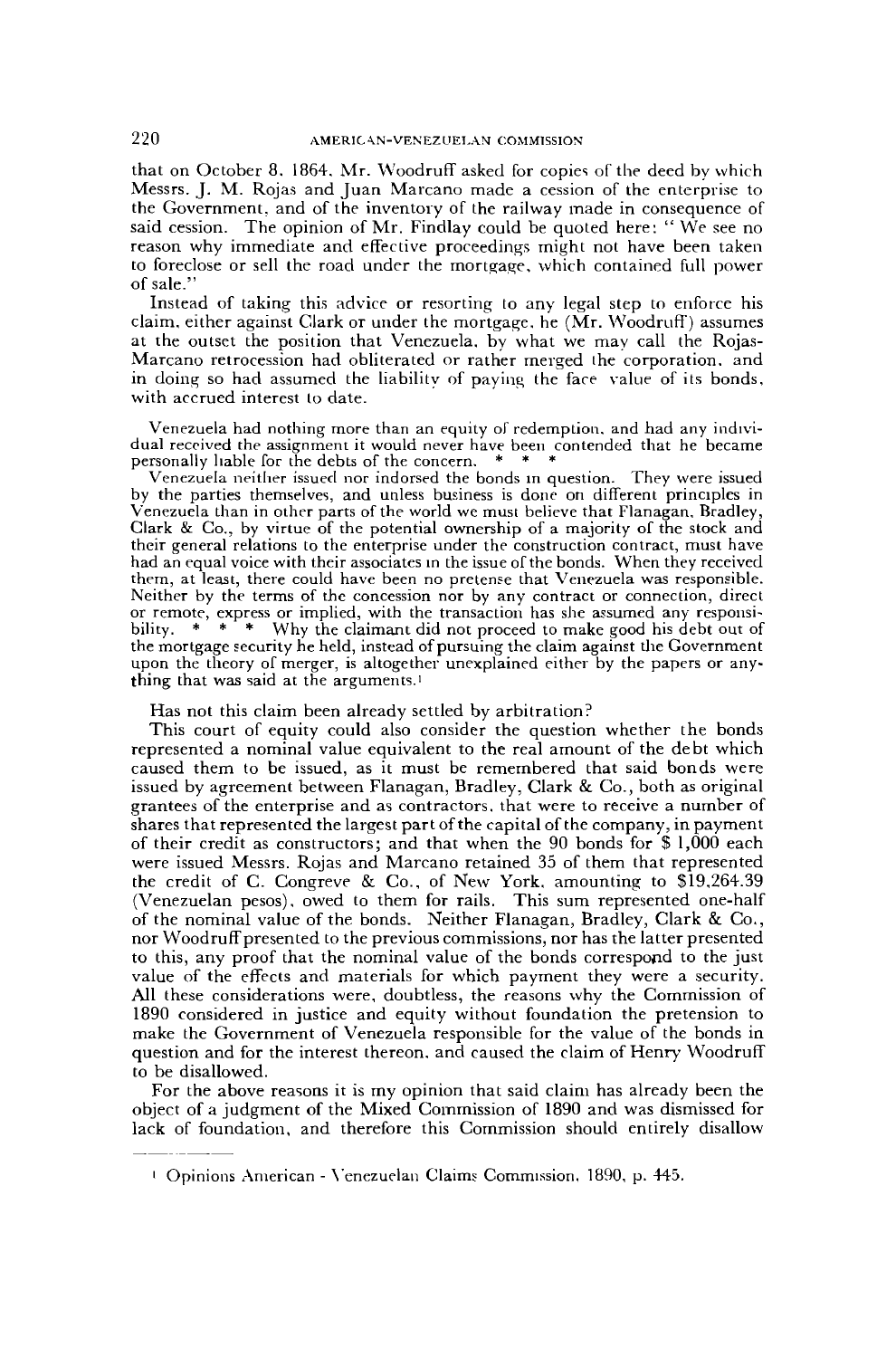it for want of jurisdiction to reconsider a case that has been already definitively settled by the Arbitral Commission of 1890.

## $\texttt{Barge}, \textit{Umpine}: \texttt{I}$

A difference of opinion having arisen between the Commissioners of the United States of America and the United States of Venezuela, this case was duly referred to the umpire.

The umpire having fully taken into consideration the protocol and also the documents, evidence, and arguments, and likewise all the communications made by the two parties, and having impartially and carefully examined the same, has arrived at the following decision:

Whereas in this case the United States of America presents the claim of Henry Woodruff to recover the face value of 46 bonds of \$1,000 United States currency each, together in the sum of S 46,000, with interest at 9 per cent per annum from July 24, 1860; and

Whereas these 46 bonds form part of the 90 bonds of *\$* 1,000 United Stales currency which José M. Rojas and Juan Marcano, as president and treasurer of what they called the " Eastern Railroad Company," issued by order of Flanagan. Bradley. Clark & Co.. and which bonds were secured by a first mortgage on the said Eastern Railroad and all the buildings, effects, and lands which may now or hereafter belong to said company as per grant of the Government of Venezuela, bearing date of January 8. 1859; and

Whereas this grant was made by the same contract by which the Government of Venezuela did grant to said Juan Marcano and others a charter for the construction of a railroad from ihe city of Caracas to Petare, with the privilege of extending the same, and authorizing the organization of a company or corporation for the purpose of building and equipping the same; and

Whereas on the 19th of December. 1863. said José M. Rojas and Juan Marcano made a cession of all the rights of the railroad company to the Government of Venezuela, which the Government transferred the same to one Arthur Clark by contract of the 20th of April, 1864, this contract being annulled later on and the right of the railroad company returning thereby to the Government.

Whereas therefore the question of the liability for the bonds issued through the so-called " Eastern Railroad Company " and secured by mortgage on all the belongings of said company, involving the questions on the rights and duties of this company, and the scope of the transfer of these rights and duties from the company to the Government, from the Government to Arthur Clark, and from Arthur Clark back to the Government, centers in the question about the original rights and duties of said company arising from the contract by which the concession for the railroad and the permission for the organization of the company was granted, this contract has in the first place to be contemplated.

Now whereas article 20 of this contract reads as follows:

Doubts and controversies which at any time might occur in virtue of the present agreement shall be decided by the common laws and ordinary tribunals of Venezuela, and they shall never be, as well as neither the decision which shall be pronounced upon them, nor anything relating to the agreement, the subject of international reclamation;

And whereas this claim to recover from the Venezuelan Government the face value of the bonds issued through the president and treasurer of the Eastern Railroad Company based on the hypothesis of a transferring of the rights and duties of that company to the Government of Venezuela, doubts

<sup>&</sup>lt;sup>1</sup> For a French translation see: Descamps - Renault, 1903, p. 343.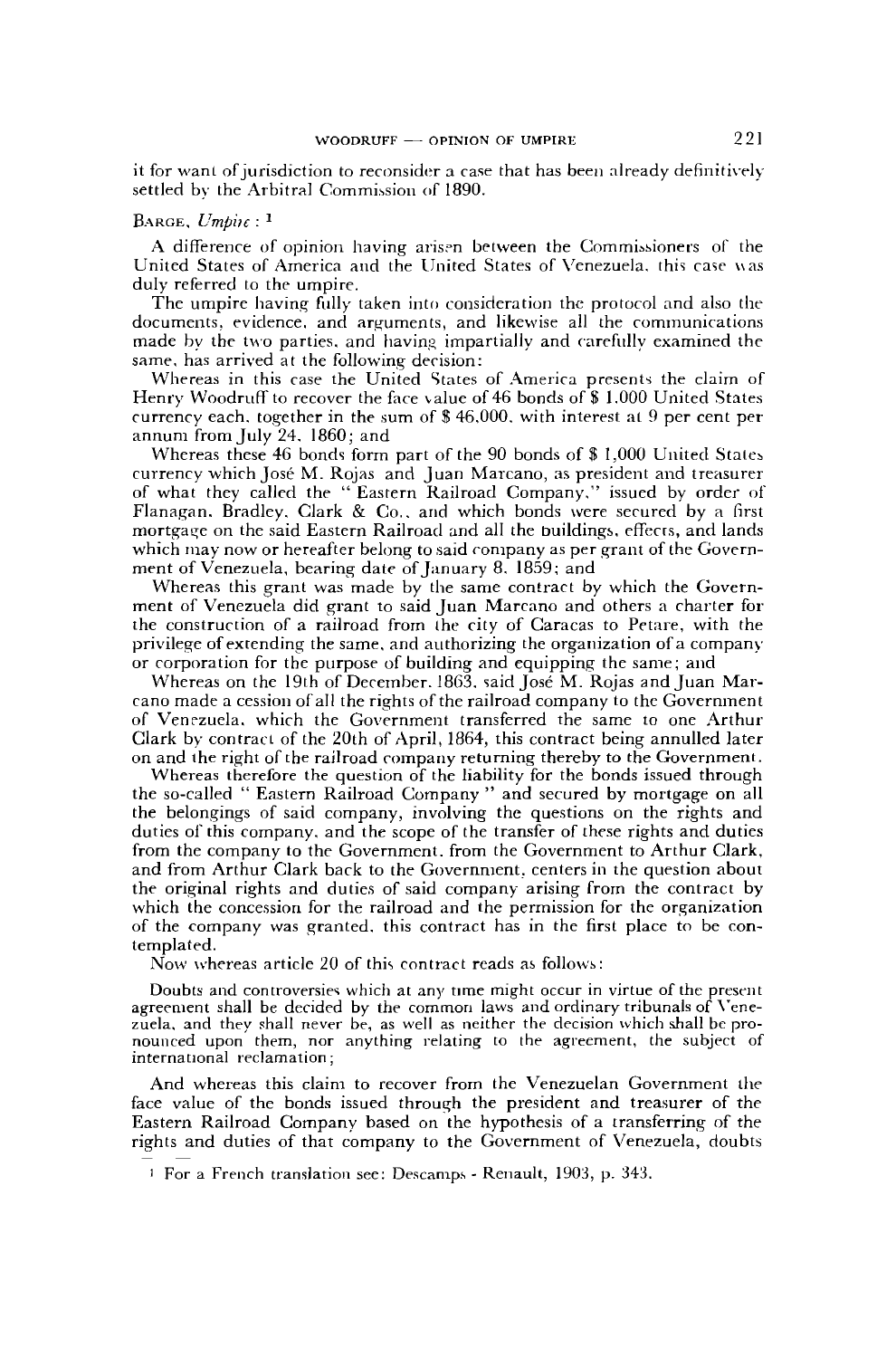and controversies on the liability of the Venezuelan Government in this question must be regarded as doubts and controversies which occur in virtue of said agreement, and certainly are " relating to that agreement."

Wherefore they must be considered as being meant by the contracting parties never to be transferred for adjudication to any tribunal but to the ordinary tribunals of Venezuela, and to be there determined in the ordinary course of the law; and

Whereas bondholders — at all events the original bondholders from whom the later owners and possessors derive their rights — before accepting these bonds knew — certainly ought to know, and must be supposed to know — on what foundation stand the power and the solidity to which they give credit by accepting these bonds;

Whereas at all events those who accept bonds of a company or corporation know — certainly must be supposed to know — the statutes and conditions from which this company or corporation derives its powers and rights and as to these bonds — to have adhered to them in regard to the bondholders as well as in regard to the company or corporation the articles of the fundamental agreement have to be applied.

Furthermore, whereas certainly a contract between a sovereign and a citizen of a foreign country can never impede the right of the Government of that citizen to make international reclamation, wherever according to international law it has the right or even the duty to do so. as its rights and obligations can not be affected by any precedent agreement to which it is not a party;

But whereas this does not interfere with the right of a citizen to pledge to any other party that he, the contractor, in disputes upon certain matters will never appeal to other judges than to those designated by the agreement, nor with his obligation to keep this promise when pledged, leaving untouched the rights of his Government, to make his case an object of international claim whenever it thinks proper to do so and not impeaching his own right to look to his Government for protection of his rights in case of denial or unjust delay of justice by the contractually designated judges;

Whereas therefore the application of the first part of article 20 of the aforesaid agreement is not in conflict with the principles of international law nor with the inalienable right of the citizen to appeal to his Government for the protection of his rights if it is in any way denied to him, equity makes it a duty to consider that part of article 20 just as well as all other not unlawful agreements and conditions of said contract wherever that contract is called upon as a source of those rights and duties whereon a claim may be based.

Now, whereas it might be said, as it was said before, that by the terms of the protocol the other party, viz, the Government of Venezuela, had waived her right to have questions arising under the agreement determined by her own courts, and had submitted herself to this Tribunal it is to be considered that even in the case of this claim as a claim against the Venezuelan Government, owned by an American citizen, being a claim that is entitled to be brought before this Commission, the judge, having to deal with a claim fundamentally based on a contract, has to consider the rights and duties arising from that contract, and may not construe a contract that the parties themselves did not make, and he would be doing so if he gave a decision in this case and thus absolved from the pledged duty of first recurring for rights to the Venezuelan courts, thus giving a right, which by this same contract was renounced, and absolve claimant from a duty that he took upon himself by his own voluntary action; that he has to consider that claimant knew, at all events ought to have known, when he bought the bonds or received them in payment, or accepted them on whatsoever ground, that all questions about liability for the bonds